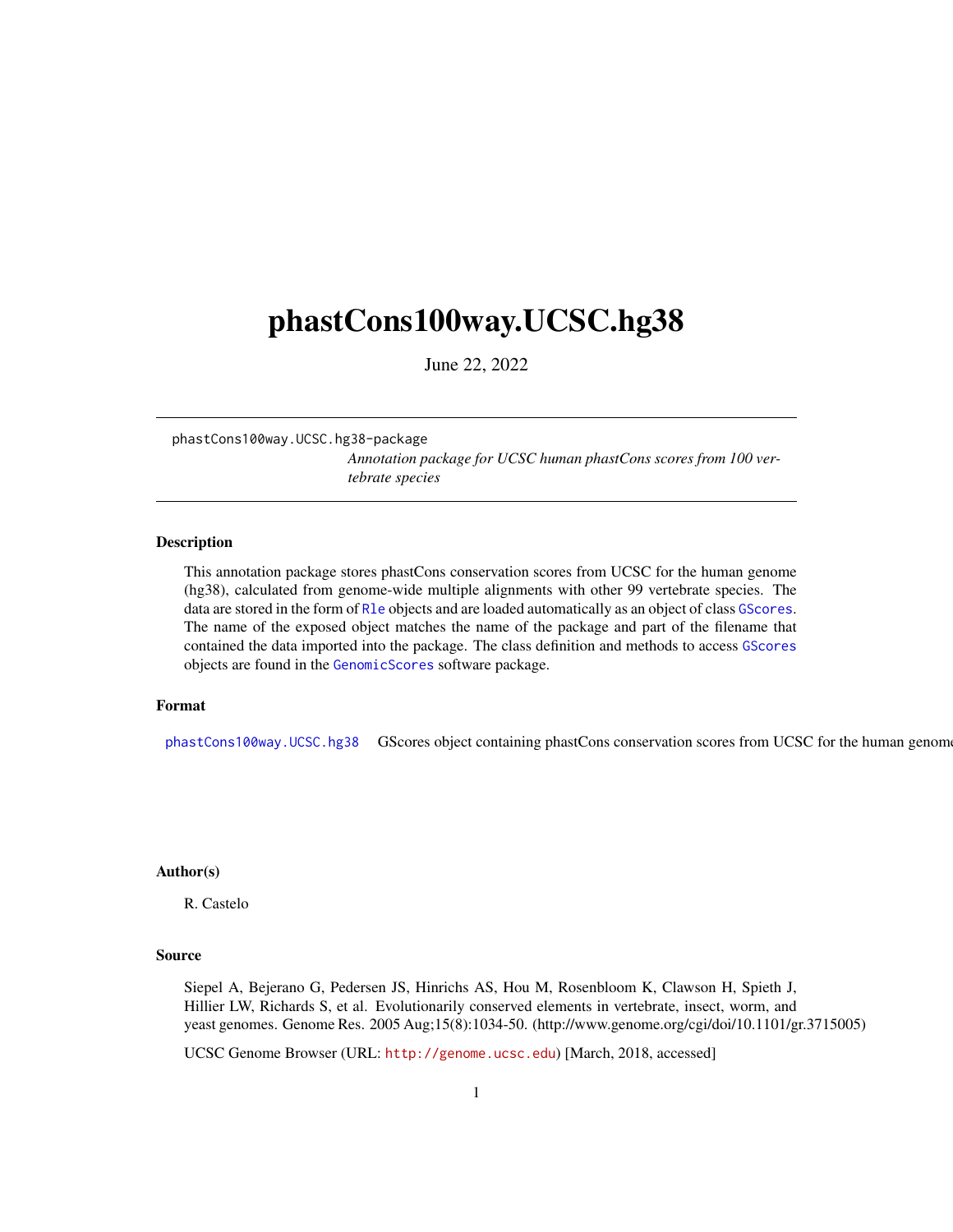# <span id="page-1-0"></span>See Also

[GScores](#page-0-1) [GenomicScores](#page-0-1)

### Examples

library(GenomicRanges) library(phastCons100way.UCSC.hg38)

ls("package:phastCons100way.UCSC.hg38")

```
phast <- phastCons100way.UCSC.hg38
phast
citation(phast)
gscores(phast, GRanges("chr7:117592326-117592330"))
```